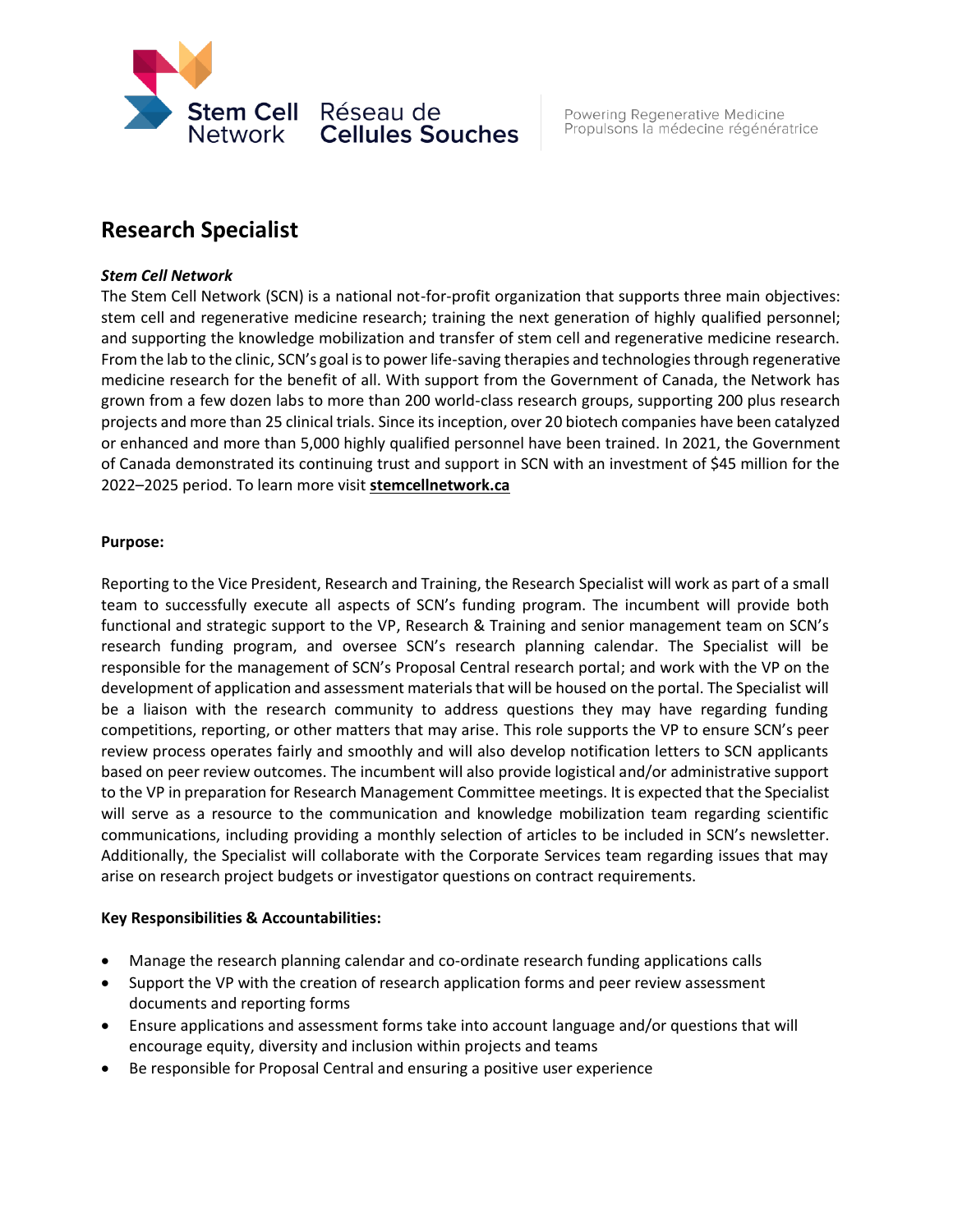

- Responsible for developing and maintaining internal checklists and process documents regarding SCN's best practices for administering research funding competitions
- Collaborate with the communications team regarding the development of relevant research materials (written or digital) needed for SCN's website and digital platforms, particularly at key points such as funding calls and competition results
- Support the VP with reviewing research applications to ensure they are complete and eligible for peer review
- Work with the VP on identifying peer reviewers and setting up peer review assignments
- Draft notification letters to applicants regarding the outcome of the peer review process
- Liaise with funded researchers to assess progress, support them in addressing partnership or expertise gaps
- Responsible for all meeting logistics of the Research Management Committee (agendas, venue, IT, catering, minutes etc.)
- Respond to questions that come in from the research community regarding funding opportunities or specifically on their funded projects
- Develop demographic breakdowns based on applications and awarded projects that can be used across the organization and with external audiences
- Collaborate with the corporate services team regarding funding award documents that must be processed by an applicant's institution prior to the issuing of funds
- Support the VP with mid-term reporting and review meetings of the RMC
- Conduct annual or bi-annual scans of other funders to inform SCN planning regarding strategic timing of competitions and research program designs
- Prepare briefing materials for senior management, RMC or Board of Directors as required
- Flag good news stories resulting from SCN funded research that can be used for SCN communication purposes
- Provide support to the VP and Manager of Events on the development of scientific programming for Till & McCulloch Meetings (TMM)
- Attend scientific conferences or meetings as requested by the VP
- Build relationships with counterparts in partner organizations
- Gather feedback from event attendees and report on findings and recommendations
- Perform other duties as assigned

# **Education & Experience Requirements:**

- PhD in stem cell or developmental biology, bio-engineering or a related discipline is required
- At least three years of experience in research administration
- Excellent oral communication skills and the ability to engage with experts professionally and diplomatically
- Detail oriented and able to work in a dynamic work environment
- Experience in managing large databases and spreadsheets, and report writing
- Excellent problem-solving skills; able to solve problems and/or identify when an issue should be elevated
- Advanced organizational skills with the ability to coordinate overlapping projects and deadlines